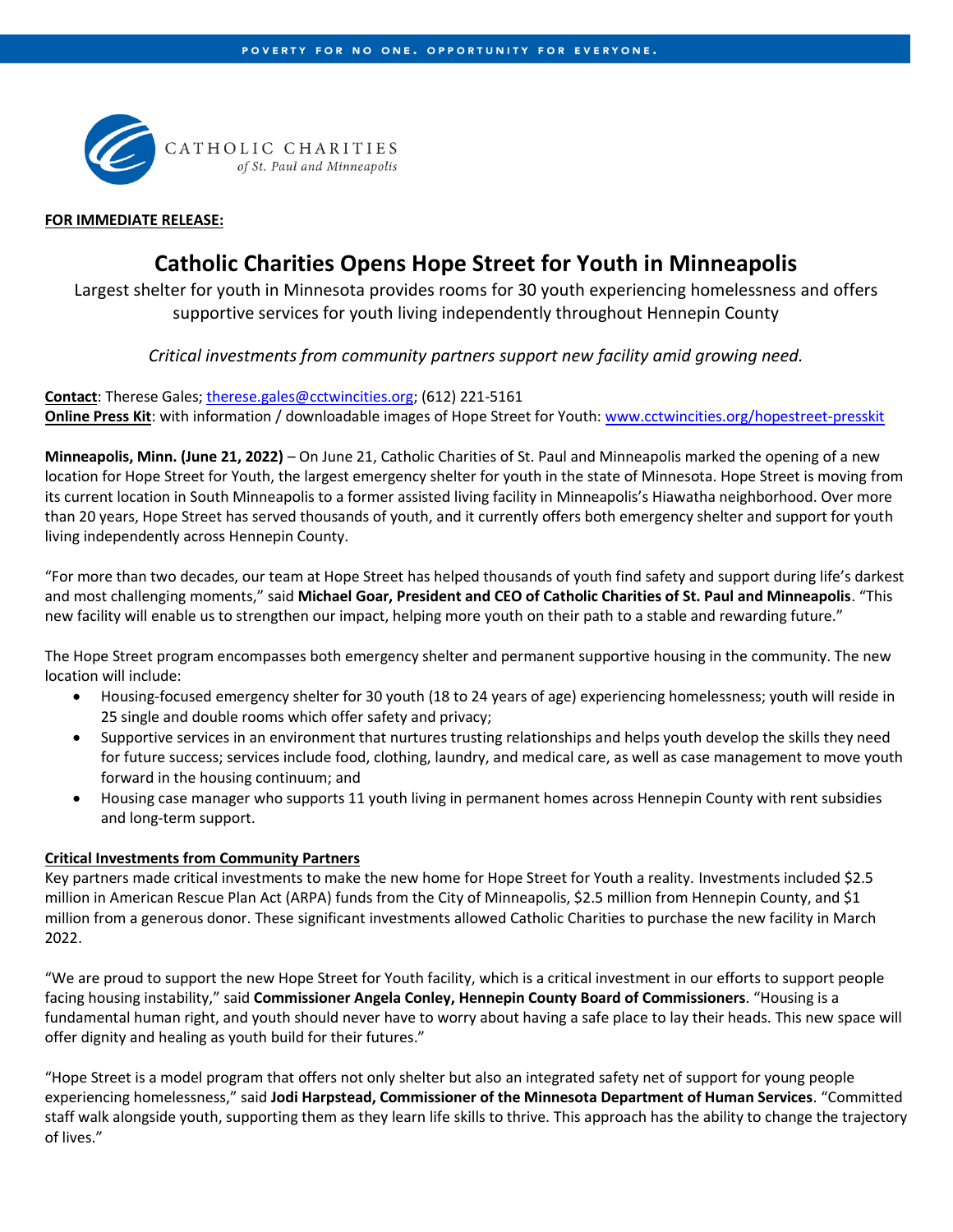#### **New Facility Opens Amid Growing Need**

Each night, nearly 5,000 young people across Minnesota are without a home. Unfortunately, Hope Street staff were forced to turn away almost 1,000 youth last year because we lacked resources to support them. Young people experiencing homelessness face significant disparities in securing basic needs. They are statistically more likely to experience poverty, abuse, racism and homophobia — destabilizing traumas that can last into adulthood. Last year, more than 80 percent of the youth who received services from Hope Street were Black, Indigenous, and People of Color (BIPOC). Also, 23 percent of Minnesota youth experiencing homelessness identify as LGBTQ+, while only 4 percent of all Minnesotans identify as LGBTQ+. The youth who come to Hope Street are experiencing some of the most challenging moments in their lives, fleeing unsafe situations, violence, substance abuse, neglect, and rejection often without any plan — while other youth served have aged out of the foster care system or do not have families who can financially support them past the age of 18. Hope Street will continue to fill a critical gap in services to support this vulnerable population in a facility that offers dignity, safety, and respite.

#### **The Hope Street for Youth Program Model: Supporting a Vulnerable Population**

With an average stay of just 39 days, Hope Street staff have a very brief window of opportunity with youth in their care, providing as much support as possible to prevent homelessness from becoming their future. Hope Street's trauma-informed care model reflects the need to create a safe space for youth to receive support as they work towards the goal of stable housing. Case managers assist youth with medical care, mental and chemical health counseling, family reunification, parenting support and education, one-to-one educational assistance, life-skills training, and more. Additionally, most youth at Hope Street are motivated to find employment and increase access to income through work. Youth drive determination of their readiness to exit the program, and case managers help ensure that each person is equipped with the resources for a successful transition. At Hope Street, youth can access vital services that interrupt this cycle, de-escalate crises, and help build a stable foundation.

"Everyone deserves a place to call home, and Hope Street for Youth is an important part of that solution in Minneapolis," said **Minneapolis Mayor Jacob Frey**. "I am grateful to Catholic Charities for the strong partnerships they facilitated to make Hope Street a reality. Together, we can all work alongside our youth to build and sustain futures of possibility and success."

#### **Hope Street for Youth: Program History**

For more than 20 years, the Hope Street program has been located on the Catholic Charities St. Joseph's Home for Children campus, providing 24-hour access to emergency shelter beds, basic assistance, meals, and comprehensive case management for up to 28 youth (18 to 24 years of age). While the program had built strong ties to the neighborhood, the building itself no longer met the needs of youth experiencing homelessness.

In December 2021, Catholic Charities learned of an opportunity to move the program to a former assisted living facility  $-$  a turnkey building perfectly suited for this purpose — at 4140 Cheatham Avenue in Minneapolis's Hiawatha neighborhood. The building was renovated significantly in 2018. Critical funding secured from the City of Minneapolis, Hennepin County, and key donors enabled Catholic Charities to purchase the facility in March 2022.

The building and location are ideal for Hope Street's programs, providing dignified shelter and support to highly vulnerable young people as they work toward stability:

- Each of the 25 rooms offer safety, privacy and dignity for youth who often have a history of trauma or who identify as LGBTQ+; each room has a private ensuite bathroom.
- The building features spacious common areas and an accessible outdoor space where staff and guests can gather and build community.
- Multiple employment opportunities for youth are located nearby.
- The diverse and welcoming Hiawatha neighborhood is walkable, with easy access to transit, allowing youth to travel independently to school and work

Hope Street staff and youth will move into their new home in late June.

## **Catholic Charities: Serving those Experiencing Homelessness and Housing Instability**

Catholic Charities has a proven track record of creating significant public-private partnerships, leveraging resources, providing quality services, and managing projects with operational excellence for the benefit of vulnerable people and the broader community. Today, Catholic Charities operates four emergency shelters (serving single adults, youth, and families) and owns and manages more than 1,000 deeply affordable permanent housing units. In addition, Catholic Charities staff support people living in 550 additional apartments throughout the Twin Cities. The organization also operates two Opportunity Centers — one in